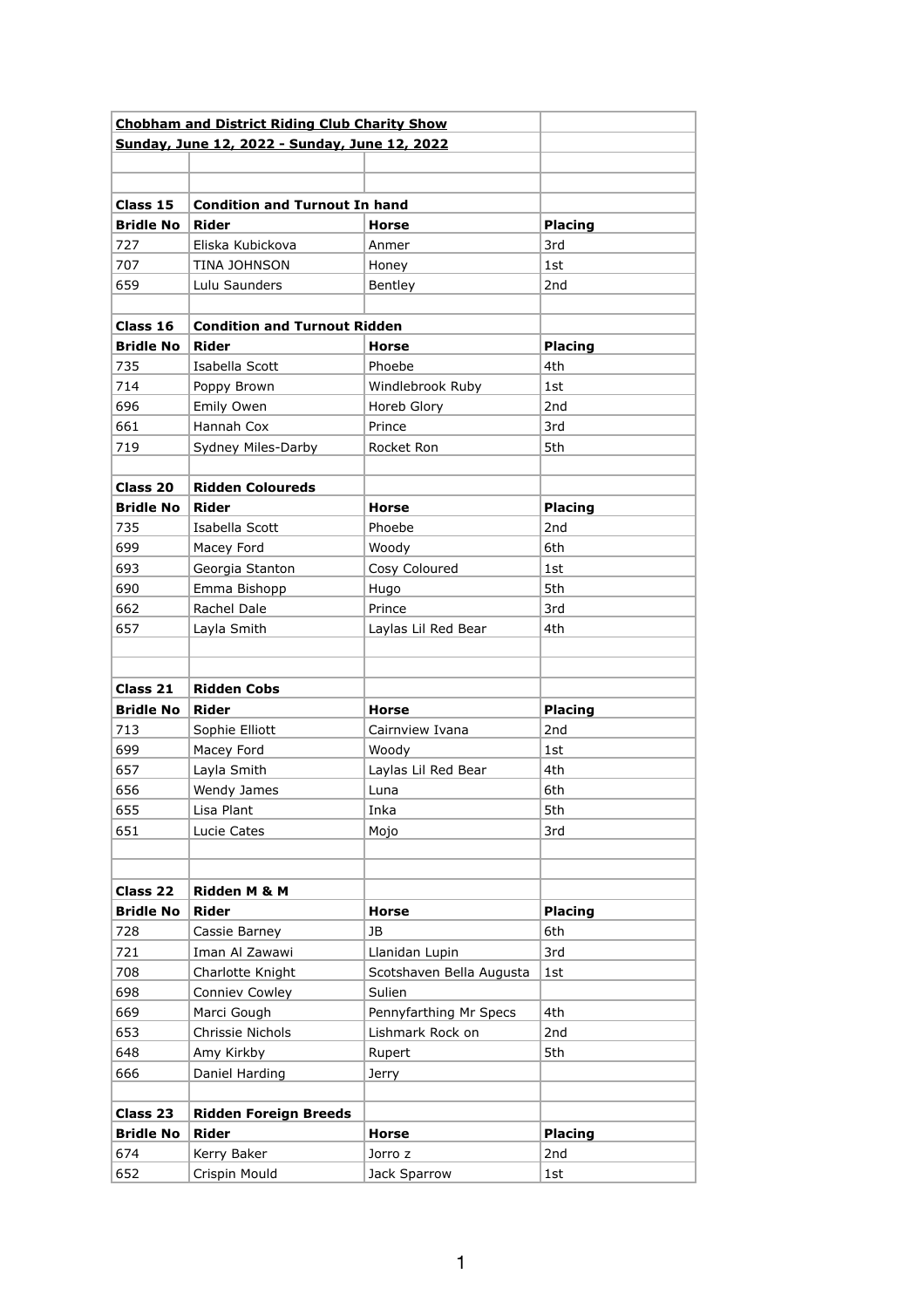| Class 24         | <b>Ridden Native Breeds</b> |                          |                 |
|------------------|-----------------------------|--------------------------|-----------------|
| <b>Bridle No</b> | Rider                       | <b>Horse</b>             | <b>Placing</b>  |
| 720              | Morgan Ripley               | Just Another Image       | 1st             |
| 694              | Sarah Dhoman                | Boston Tomboy            | 2nd             |
|                  |                             |                          |                 |
|                  |                             |                          |                 |
| Class 25         | <b>Ridden Veteran Pony</b>  |                          |                 |
| <b>Bridle No</b> | <b>Rider</b>                | <b>Horse</b>             | <b>Placing</b>  |
| 654              | Milly Smith                 | Glanymor Kestrel         | 2 <sub>nd</sub> |
| 642              | Sarah Hoyle                 | Splash of Colours        | 3rd             |
| 666              | Daniel Harding              | Jerry                    | 4th             |
| 494              | Lily Grumley                | Chloe                    | 5th             |
| 723              | Valentine Tierney           | Jed                      | 1st             |
|                  |                             |                          |                 |
| Class 26         | <b>Ridden Veteran Horse</b> |                          |                 |
| <b>Bridle No</b> | <b>Rider</b>                | <b>Horse</b>             | <b>Placing</b>  |
| 720              | Morgan Ripley               | Just Another Image       | 4th             |
| 719              | Sydney Miles-Darby          | Rocket Ron               |                 |
| 676              | Laura Little                | Balingham Max            | 3rd             |
| 674              | Kerry Baker                 | Jorro z                  | 5th             |
| 460              | Eva Knight                  | Hamlet                   | 2nd             |
| 644              | Kelly Hoyle                 | Scooby                   | 1st             |
| 530              | Poppy Kidson                | Forest                   | 6th             |
|                  |                             |                          |                 |
| Class 27         | <b>Best Junior Ridden</b>   |                          |                 |
|                  |                             |                          |                 |
| <b>Bridle No</b> | Rider                       | <b>Horse</b>             | <b>Placing</b>  |
| 720              | Morgan Ripley               | Just Another Image       | 1st             |
| 704              | Talullah Tut                | Mustang butler           | 6th             |
| 698              | Conniev Cowley              | Sulien                   | 3rd             |
| 666              | Daniel Harding              | Jerry                    |                 |
| 657              | Layla Smith                 | Laylas Lil Red Bear      | 4th             |
| 527              | Lily Rose Sharp             | Rooney                   | 2nd             |
| 719              |                             | Rocket Ron               | 5th             |
|                  | Sydney Miles-Darby          |                          |                 |
| Class 28         | <b>First Ridden</b>         |                          |                 |
| <b>Bridle No</b> | <b>Rider</b>                | <b>Horse</b>             | Placing         |
| 735              | Isabella Scott              | Phoebe                   | 3rd             |
| 701              | Elowen Nettleship           | Neachley Short and Sweet |                 |
| 681              | Mila Richardson             | Northbeech Dun Daisy     | 5th             |
| 654              | Milly Smith                 | Glanymor Kestrel         | 1st             |
| 643              | Amelia George               | Rambo                    | 6th             |
| 453              | Iyla Bartholomew            | Fizz                     | 4th             |
| 549              | <b>Betsy Ailey</b>          | Blossom                  | 2nd             |
|                  |                             |                          |                 |
| Class 29         | <b>Ridden Lead Rein</b>     |                          |                 |
| <b>Bridle No</b> | <b>Rider</b>                | <b>Horse</b>             | <b>Placing</b>  |
| 714              | Poppy Brown                 | Windlebrook Ruby         | 2nd             |
| 705              | June Paul                   | Baledon song of the sea  | 1st             |
| 665              | Isla Griffiths              | <b>Blackie</b>           | 3rd             |
|                  |                             |                          |                 |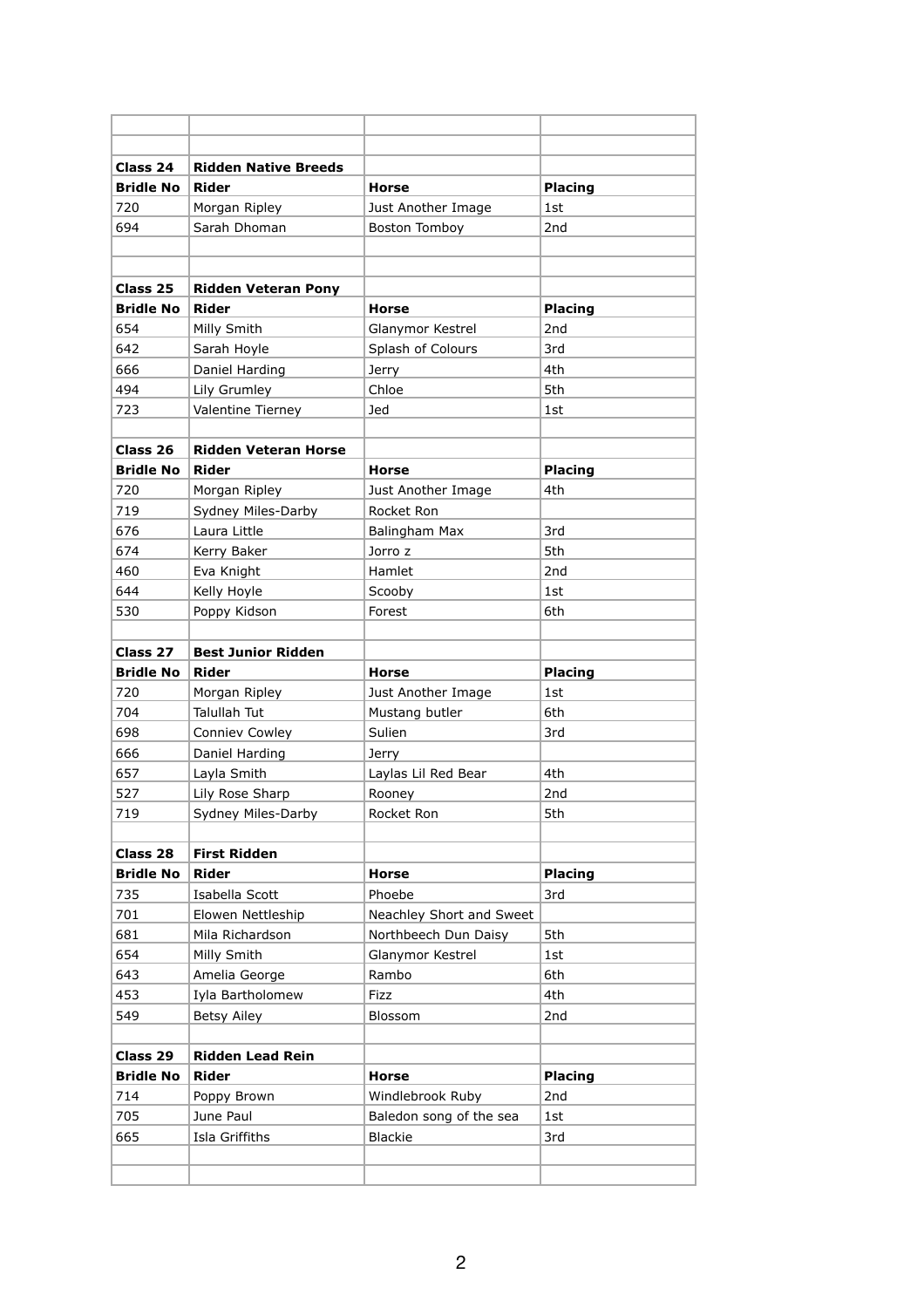| Class 30         | In hand Veteran Pony                  |                          |                 |
|------------------|---------------------------------------|--------------------------|-----------------|
| <b>Bridle No</b> | <b>Rider</b>                          | <b>Horse</b>             | <b>Placing</b>  |
| 711              | Helen Lodge                           | Friarbiggin Victor       | 1st             |
| 667              | Nikki Fardyga                         | Jerry                    | 4th             |
| 687              | Florence Bradford                     | Paddy                    | 3rd             |
| 454              | Eliza Rees                            | Fea Green Boy            | 2nd             |
|                  |                                       |                          |                 |
| Class 31         | In hand Veteran Horse                 |                          |                 |
| <b>Bridle No</b> | <b>Rider</b>                          | <b>Horse</b>             | <b>Placing</b>  |
|                  |                                       |                          |                 |
|                  |                                       |                          |                 |
| Class 32         | <b>In hand Coloureds</b>              |                          |                 |
| <b>Bridle No</b> | <b>Rider</b>                          | <b>Horse</b>             | <b>Placing</b>  |
| 724              | Megan Cooper                          | Sir Reginald III         | 6th             |
| 716              | Samantha Andrews                      | Mavis                    |                 |
| 707              | TINA JOHNSON                          | Honey                    | 1st             |
| 661              | Hannah Cox                            | Prince                   |                 |
| 650              | Olivia Lomanto                        | Louis                    | 3rd             |
| 641              | Chloe Vine                            | Light Years Ahead        | 4th             |
| 471              | Darcy Lambert Stephens                | Windlebrook Blossom      | 5th             |
| 480              | Kelly Dingle                          | <b>Duchess</b>           | 2nd             |
| 489              | <b>Charlotte Barett</b>               | Divine Inspiration       |                 |
| 493              | Maddie Hewitt                         | <b>RSPCA Zoe</b>         |                 |
|                  |                                       |                          |                 |
| <b>Class 33</b>  | In hand Cobs                          |                          |                 |
| <b>Bridle No</b> | Rider                                 | <b>Horse</b>             | <b>Placing</b>  |
| 724              | Megan Cooper                          | Sir Reginald III         |                 |
| 707              | TINA JOHNSON                          | Honey                    |                 |
| 699              | Macey Ford                            | Woody                    |                 |
| 641              | Chloe Vine                            | Light Years Ahead        | 1st             |
|                  | Louisa Kelly                          | Look up and Otis me      | 2nd             |
|                  |                                       |                          |                 |
| Class 34         | In Hand M& M                          |                          |                 |
| <b>Bridle No</b> | Rider                                 | Horse                    | Placing         |
| 728              | Cassie Barney                         | JB                       | 2nd             |
| 726              | Macey Ford                            | Billy                    |                 |
| 725              | Hannah Cooper                         | Oliver                   | 4th             |
| 708              | Charlotte Knight                      | Scotshaven Bella Augusta | 3rd             |
| 700              | Layla Smith                           | Bousaada Little Ted      | 1st             |
| 659              | Lulu Saunders                         | Bentley                  | 6th             |
| 646              | Rebecca Hughes                        | Ready steady teddy       | 5th             |
|                  |                                       |                          |                 |
| Class 35         | <b>In hand Native</b><br><b>Rider</b> |                          |                 |
| <b>Bridle No</b> |                                       | <b>Horse</b>             | <b>Placing</b>  |
| 726              | Macey Ford                            | Billy                    | 2 <sub>nd</sub> |
| 650<br>704       | Olivia Lomanto<br>Talullah Tut        | Louis                    | 3rd             |
|                  |                                       | Mustang                  | 1st             |
| Class 37         | <b>In hand Prettiest Mare</b>         |                          |                 |
| <b>Bridle No</b> | <b>Rider</b>                          | Horse                    | <b>Placing</b>  |
| 721              | Iman Al Zawawi                        | Llanidan Lupin           | 4th             |
| 707              | TINA JOHNSON                          | Honey                    | 3rd             |
| 681              | Mila Richardson                       | Northbeech Dun Daisy     | 1st             |
|                  |                                       |                          |                 |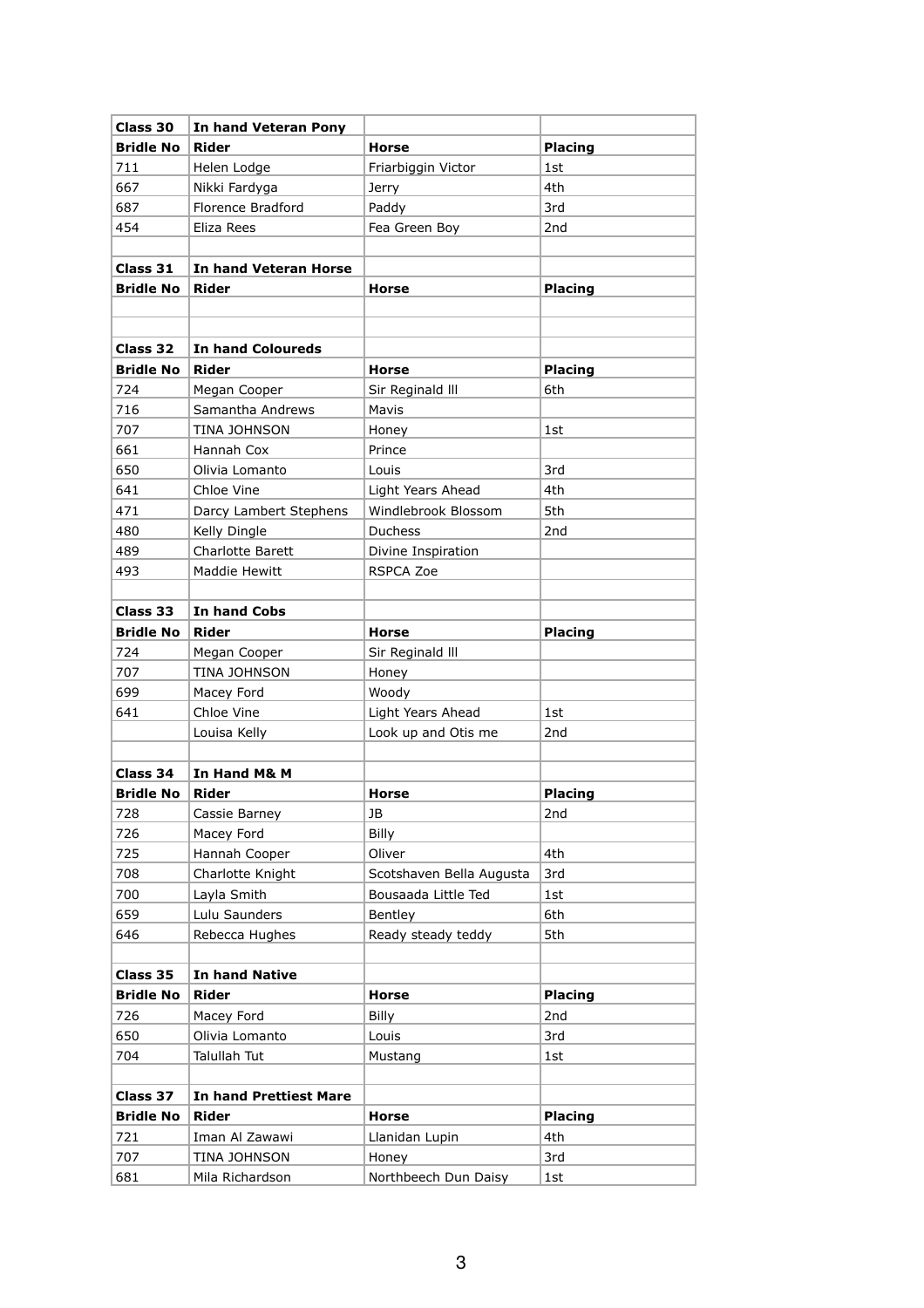|                         | Sophie Moody                   | Raisin                   | 2nd                   |
|-------------------------|--------------------------------|--------------------------|-----------------------|
|                         |                                |                          |                       |
| Class 38                | In hand Handsomest Gelding     |                          |                       |
| <b>Bridle No</b>        | Rider                          | <b>Horse</b>             | <b>Placing</b>        |
| 726                     | Macey Ford                     | Billy                    | 5th                   |
| 725                     | Hannah Cooper                  | Oliver                   |                       |
| 719                     | Sydney Miles-Darby             | Rocket Ron               |                       |
| 700                     | Layla Smith                    | Bousaada Little Ted      |                       |
| 682                     | Jude Richardson                | Neachley Short and Sweet |                       |
| 668                     | Nikki Fardyga                  | Billy                    |                       |
| 665                     | Isla Griffiths                 | <b>Blackie</b>           | 3rd                   |
| 662                     | Rachel Dale                    | Prince                   | 4th                   |
| 659                     | Lulu Saunders                  | Bentley                  |                       |
| 642                     | Sarah Hoyle                    | splash of colours        |                       |
| 654                     | Milly Smith                    | Glanymor Kestrel         |                       |
| 641                     | Chloe Vine                     | Light Years Ahead        | 1st                   |
| 646                     | Rebecca Hughes                 | Ready steady teddy       | 6th                   |
| 643                     | Amelia George                  | Rambo                    | 2 <sub>nd</sub>       |
| 531                     | Elise Le Blanc                 | Cowboy                   |                       |
|                         |                                |                          |                       |
| Class 39                | In Hand Best Mane & Tail       |                          |                       |
| <b>Bridle No</b>        | <b>Rider</b>                   | <b>Horse</b>             | <b>Placing</b>        |
| 724                     | Megan Cooper                   | Sir Reginald III         | 3rd                   |
| 707                     | TINA JOHNSON                   | Honey                    | 2rd                   |
| 641                     | Chloe Vine                     | Light Years Ahead        | 1st                   |
|                         |                                |                          |                       |
|                         |                                |                          |                       |
| Class 40                | <b>Working Hunter 60cm</b>     |                          |                       |
| <b>Bridle No</b>        |                                | <b>Horse</b>             |                       |
|                         | <b>Rider</b>                   |                          | Placing               |
| 721                     | Iman Al Zawawi                 | Llanidan Lupin           | 2 <sub>nd</sub>       |
| 708                     | Charlotte Knight               | Scotshaven Bella Augusta | 4th                   |
| 696                     | Emily Owen                     | Horeb Glory              | 1st                   |
| 695                     | Sophie Moody                   | Raisin                   |                       |
| 683                     | Shellby Tingley                | Solly                    |                       |
| 670                     | Asa Palmstierna                | Constable Murphy         | 5th                   |
| 690                     | Emma Bishopp                   | Hugo                     | 3rd                   |
|                         |                                |                          |                       |
| Class 41                | <b>Working Hunter 75 cm</b>    |                          |                       |
| <b>Bridle No</b>        | <b>Rider</b>                   | Horse                    | <b>Placing</b>        |
| 722                     | Molly Barnard                  | Jed                      | 1st                   |
| 712                     | Amelia Bibby                   | Letterfore Danny         |                       |
| 703                     | Sarah Miller                   | Piper                    | 3rd                   |
| 693                     | Georgia Stanton                | Cosy Coloured            | 6th                   |
| 687                     | Florence Bradford              | paddy                    |                       |
| 669                     | Marci Gough                    | Pennyfarthing Mr Specs   |                       |
| 644                     | Kelly Hoyle                    | Scooby                   | 4th                   |
| 642                     | Sarah Hoyle                    | Splash of colours        | 5th                   |
| 454                     | Eliza Rees                     | Fea Green Boy            | 2nd                   |
|                         |                                |                          |                       |
| Class 42                | <b>Working Hunter 90cm</b>     |                          |                       |
| <b>Bridle No</b><br>452 | <b>Rider</b><br>Keileigh Allen | Horse<br>Hugo            | <b>Placing</b><br>1st |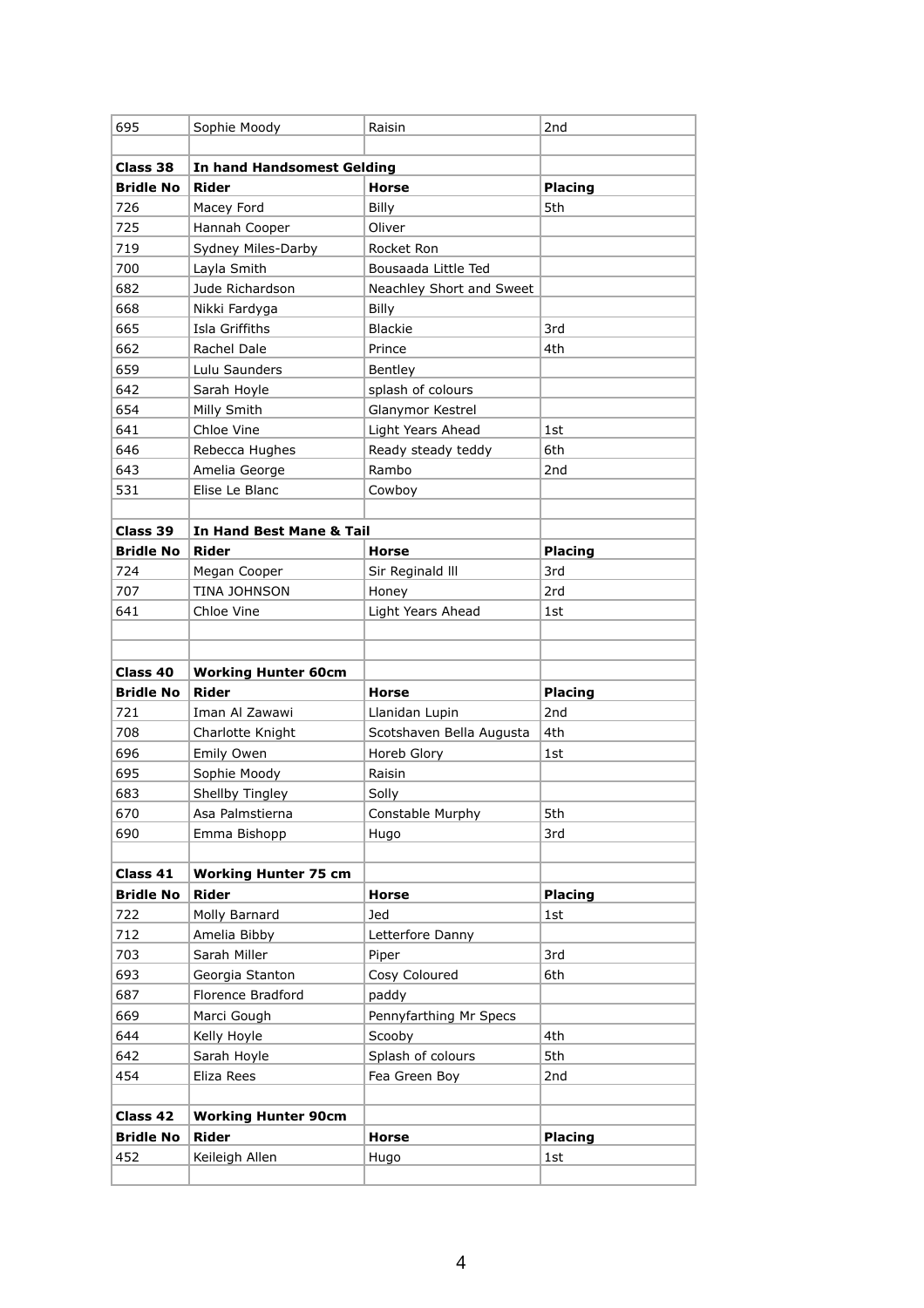| Class 43         | <b>Riding Club Pony</b>       |                          |                 |
|------------------|-------------------------------|--------------------------|-----------------|
| <b>Bridle No</b> | Rider                         | <b>Horse</b>             | <b>Placing</b>  |
| 721              | Iman Al Zawawi                | Llanidan Lupin           | 2 <sub>nd</sub> |
| 712              | Amelia Bibby                  | Letterfore Danny         | 4th             |
| 708              | Charlotte Knight              | Scotshaven Bella Augusta | 3rd             |
| 696              | Emily Owen                    | Horeb Glory              | 1st             |
| 643              | Amelia George                 | Rambo                    | 5th             |
|                  |                               |                          |                 |
|                  |                               |                          |                 |
| Class 44         | <b>Riding Club Horse</b>      |                          |                 |
| <b>Bridle No</b> | Rider                         | <b>Horse</b>             | <b>Placing</b>  |
| 717              | Karen Cannan                  | farley rankin unreg      | 5th             |
| 693              | Georgia Stanton               | Cosy Coloured            | 1st             |
| 690              | Emma Bishopp                  | Hugo                     |                 |
| 674              | Kerry Baker                   | Jorro z                  | 2 <sub>nd</sub> |
| 669              | Marci Gough                   | Pennyfarthing Mr Specs   | 4th             |
| 460              | Eva Knight                    | Hamlet                   | 3rd             |
| 683              | Shelby Tingley                | Solly                    | 6th             |
|                  |                               |                          |                 |
|                  |                               |                          |                 |
| Class 50         | <b>True Beginners 40cm</b>    |                          |                 |
| <b>Bridle No</b> | Rider                         | <b>Horse</b>             | <b>Placing</b>  |
| 731              | Lulu Saunders                 | Pip                      |                 |
| 729              | Olivia Lewis                  | Prince                   |                 |
| 719              | Sydney Miles-Darby            | Rocket Ron               | 2 <sub>nd</sub> |
| 709              | Francesca Collings            | Frozen Moon              |                 |
| 689              | Amelie O'connor               | Spirit                   |                 |
| 645              | Daisy Mulligan                | Homelodge Firefly        |                 |
| 643              | Amelia George                 | Rambo                    |                 |
| 465              | Daisy Mulligan                | Windlebrook Blossom      | 1st             |
|                  |                               |                          |                 |
| Class 51         | <b>Beginners Jumping 50cm</b> |                          |                 |
| <b>Bridle No</b> | <b>Rider</b>                  | <b>Horse</b>             | <b>Placing</b>  |
| 731              | Lulu Saunders                 | Pip                      |                 |
| 729              | Olivia Lewis                  | Prince                   |                 |
| 727              | Eliska Kubickova              | Anmer                    |                 |
| 719              | Sydney Miles-Darby            | Rocket Ron               | 2nd             |
| 718              | Sophie Durell                 | Little Mix II            |                 |
| 698              | Conniev Cowley                | Sulien                   |                 |
| 697              | Becky Herbert                 | Hero                     |                 |
| 685              | Yasmin Brewer                 | Dancer                   |                 |
| 645              | Daisy Mulligan                | Homelodge Firefly        | 1st             |
| 643              | Amelia George                 | Rambo                    |                 |
| 731              | Lulu Saunders                 | Phoebe                   |                 |
|                  |                               |                          |                 |
| Class 52         | <b>Beginners 60cm</b>         |                          |                 |
| <b>Bridle No</b> | <b>Rider</b>                  | <b>Horse</b>             | <b>Placing</b>  |
| 727              | Eliska Kubickova              | Anmer                    |                 |
| 695              | Sophie Moody                  | Raisin                   |                 |
| 686              | Natalie Wood                  | Baloo                    |                 |
| 685              | Yasmin Brewer                 | Dancer                   |                 |
|                  |                               |                          |                 |